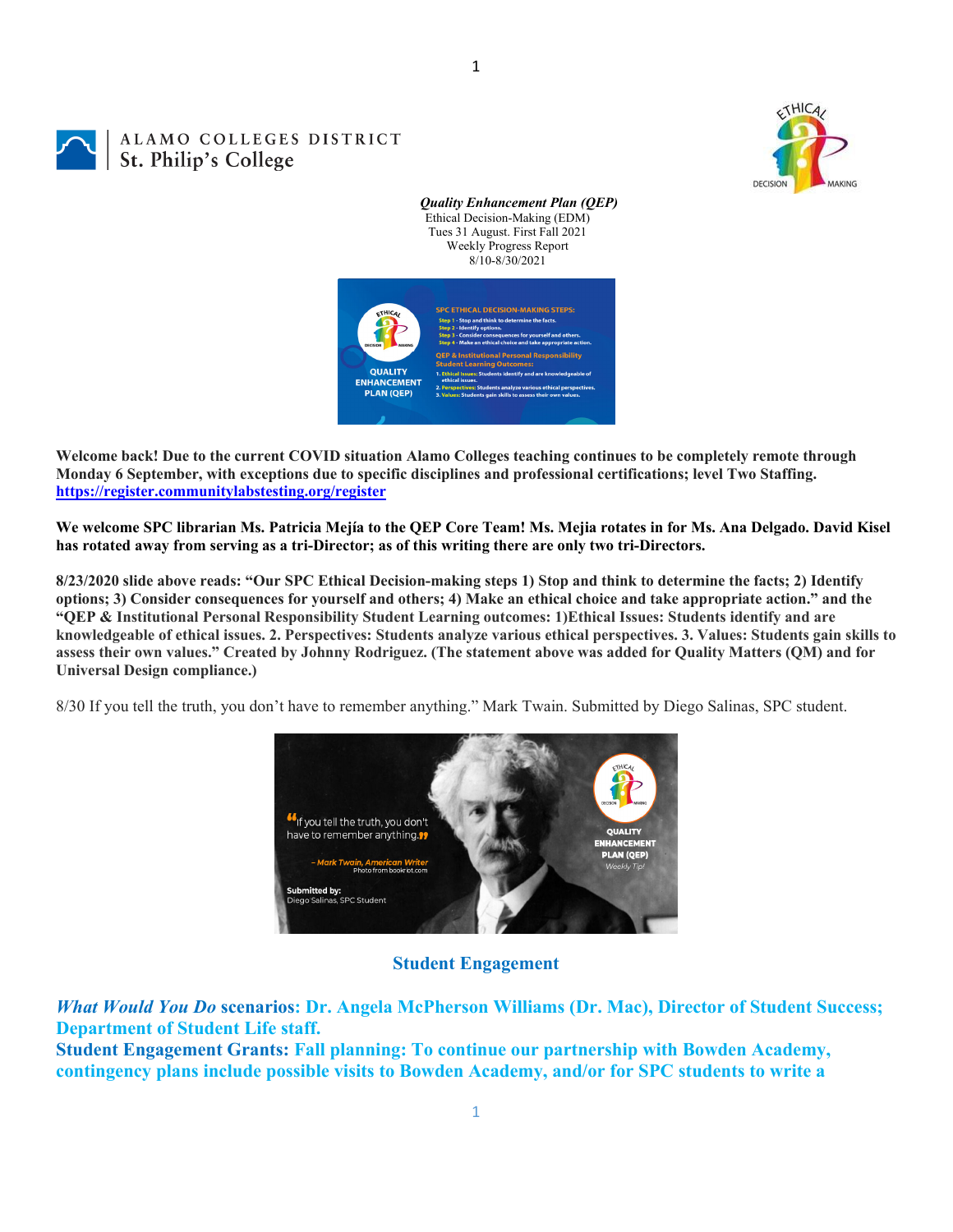**children's book using the SPC QEP 4 step ethical decision-making process and identify an ethical issue, values, and perspectives of characters involved in the story. Kelli Rolland-Adkins, Irene Young.**  https://www.alamo.edu/spc/admissions/pay-for-college/scholarships/seg/

**Community outreach: Early College and Dual Credit High school and Advisory presentations** 

**Online version:** https://www.loom.com/share/0ee25d0055a24b7ca781b4b700b13b01 **(8:44). Liz Castillo.** 

**New QEP T shirts, arrangements being made for pick up by staff from SPC Dual Credit and Early College High Schools. Liz Castillo.**

**SACSCOC QEP 5 year report data analysis: Dr. Angie Mac, Dr. Melissa Guerrero, Gina Jasso, Dr. Reason (PSRI, administered by Iowa State University). Liz Castillo, Dr. Manzo.** 

## **QEP Professional Development Week Activities 8/14-20**

**Convocation case study: "Should children return to in-person school; How do we best handle the Pandemic?" Tuesday, 14 August. 549 Participants. Andy Hill, Charlie Langston, Dr. Marie Feldmeier. Dr. Lostin, College President, shared her 4-step and VIP approaches to the case study.** 

**Introduction for Dual Credit/Early College High school faculty and staff, Monday 6 August. Ana Aguayo, Gerardo Arizpe, Yvonne Benton, Carla Blackwell, Maria Byrd, Jennifer Criswell, Tanya Howard, Abigale Parker, Alicia Rich, Kaye Robinson, Minnie Rodriguez, Angelica Rodriguez, Denise Villasana, Tammy Webb. 14 participants. Liz Castillo.** 

**Introduction for New Full-time SPC Employees, Tuesday 17 August, 2:15-3 PM. 26 participants. Liz Castillo, Dr. Manzo.** 

## **Additional updates**

**Assessment Dates: PSRI-I F 8/20 – F 10/8; PSRI-II M 11/1 – F 12/10. Liz Castillo, Dr. Manzo. Email invitation to PSRI-I: Friday, 20 August. 11,911 students. Shanna Bradford, Garret Gowen (Iowa State University). As of Thursday 8/26: 272 respondents; additional reminder sent. Garret Gowen. SPC Logistics Meeting SACSCOC 8/19-8/22 onsite visit preparations, Monday, 23 August, 4 pm. Liz Castillo, Dr. Manzo.** 

**National Two Year Ethics Bowl Organizing Meeting: Friday 20 August. Andrew Hill. Health Information Technology Student Orientation: Wednesday 25 August, 9:30 AM. Program Director Beatrice Avila, Clinical Coordinator Patrica Lamson, HIT Advisor Juan Venegas, Dean Jessica Cooper, Chair Thermajean Jones. 38 participants. Dr. Manzo.** 

**Early Childhood and Family Science Student Orientation: Wednesday 25 August, 6 PM. Program Director Amy Huebner, Clinical Coordinator Vlasta Jurkovic, ECFS Advisor Connie Sauceda, Dean Jessica Cooper, Department Chair Raquel Farias. 30 participants. Dr. Manzo.** 

**Logistics Meeting SACSCOC 8/19-8/22 onsite visit preparations, Monday, 23 August, 4 pm. Liz Castillo, Dr. Manzo.**